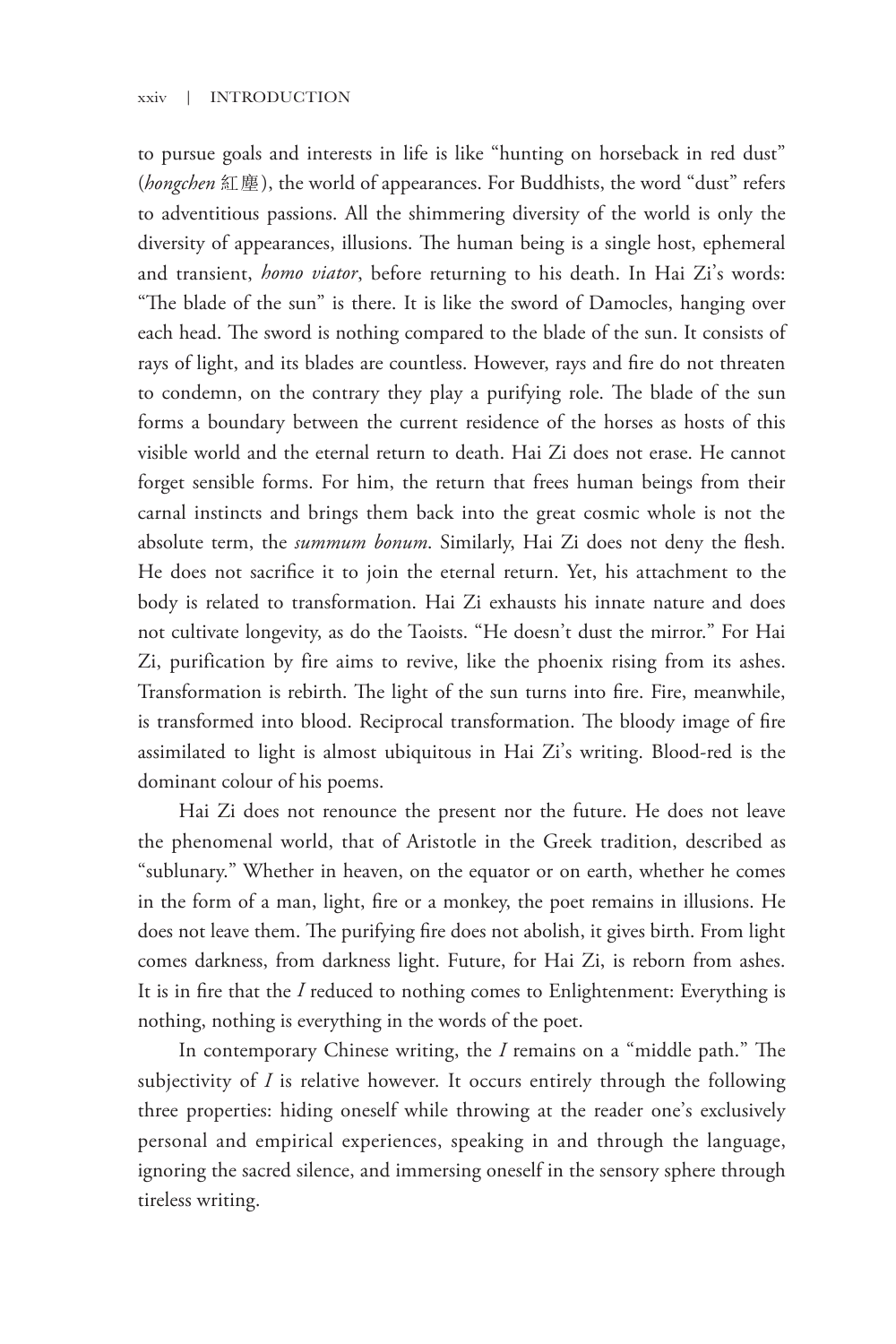In contemporary Chinese literature we are reminded of the theory of the Middle that rejects boundaries and duality. Take for example the image of the night. Hai Zi, Bei Dao, Bai Lin and Zhai Yongming depict in their writings a time of darkness full of light, a time when the disappearing reappears. Disappearing and appearing are ONE. The one of multiplicity.

It is very telling that the poet Duo Duo should feel the need to date each and every one of his poems. In so doing he challenges any organised system, any collective cause committed writers would be likely to identify to, body and soul. Duo Duo wants to reveal birth and life in a world of atypical personalities. He wants to become an authentic *I*, with its own date and time, which is achieved by means of an absolute break with the present of the established society, where every word to be acceptable must refer back to the collective. The dated poems do not erase the memory of the *I* and its attachment to the ancestors. This need for a permanence of the *I* bears witness to the course followed by Chinese subjective writing in the last thirty years.

Subjective writing shows a fragmentation of the *I* confronted with the misleading occurrences of time. It confronts the figuration and abstraction of the *self*. In Lin Bai's writing, all in parentheses, the *I* is in fragmentation. Similarly, night for Zhai Yongming is the abyss of the *I* facing the *self*—a time of fragmentation or rebirth.

The chronology of the works under discussion is revealing: Writing is subjective, it constitutes a phenomenon not only literary but also cultural and social. I believe that a crucial event in the development of subjective writing was the birth of the magazine *Jintian* 今天 (Today).

Young Chinese writers set off in search of a totally new writing to rediscover subjectivity. Such subjectivity is in no way limited to literature; it also covers areas such as the law, and the expression of the *I* confronted with an overpowering *we*. What we are dealing with here is a claim to subjectivity from the individual against the totalitarian system of the *we*. The *I* refuses to be overwhelmed by the *we*, and to let itself be engulfed in a life devoid of any individuality. The *I* wants to be itself, and asserts itself in this regard.

The problem of the *I* arises constantly in twentieth-century Chinese literature. Writers immerse themselves in writing to seek or express *ziwo* 自我 (*I*), *xiaowo* 小我 (small *I*), *dawo* 大我(big *I*), *wangwo* 忘我 (*I* to be forgotten), as well as *wuwo* 無我 (no *I*). The "big *I*" and the "*I* to be forgotten" were heavily promoted and applied in writing advocating "art for life," which reached its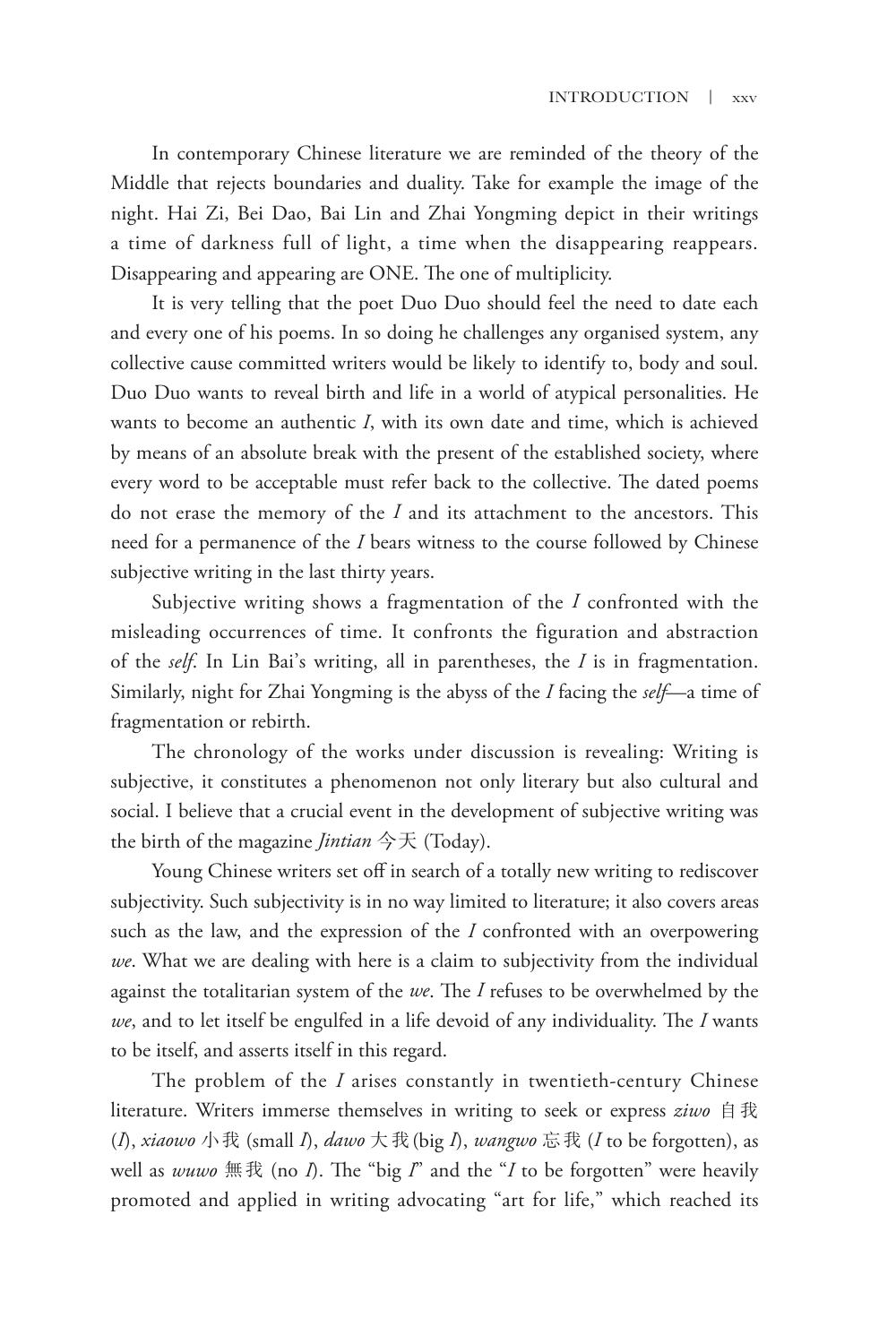zenith in the 1950s and 1960s. Whereas the *ziwo* and *xiaowo* are both expressions of the "art for art's sake" and the *ziwo de zhutixing* (the subjectivity of the *I*), movement of the late 1970s.

For Chinese writers, writing is a way of moving towards the discovery of the *I*. The path taken is much more important than the goal which is to access this *I* as object. To them however, there is only a difference of emphasis between path and goal: the release of the *I* through writing, or rather, release through the writing of the *I*.

The aim of this book is to trace this *I* which, nowadays, shatters words pieced back only too quickly by the *we* into conventional clichés through memory and its inner time. It attempts to answer some fundamental questions in the study of Chinese literary history during this period, such as:

How does contemporary Chinese literature go from historical narrative to the narrative of the *I*, where rhythm and epic merge into writing, and where the instinctive load of the rhythm substantiates the epie?

What are the steps and the forms of mediation that allow such a transition? Is the subject the only agent of the transition? What is its status?

What is the role of poetic language that led to the birth of the subject and which separates it from empiricism?

What are the difficulties faced by Chinese writers nowadays?

Before answering these questions, however, we must face up to the first difficulty: the definition of subjectivity. Is it a subject? The *self* ? An individual? The answer is far from obvious. This subject, this *self* may very well be "collectivised," that is to say, absorbed by *we*. *I* is a *we*, the individual is part of the workings of a huge machine (in Western literature we find two examples: *We*  by Yevgeny Zamyatin and *Nineteen Eighty-Four* by George Orwell), and as clearly demonstrated in the first three decades of China's contemporary literature. The identification of the subjective function depends on its relationship with language, through which the notion of subject is defined, and thus that of subjectivity. **The matrice set of** the specifical set of the specifical set of the specific of the "set of the late syres". For Chinese writers, writing its awy of moving towards the discovery of the *I*. The path taken is more matrix

In his book *The Conflict of Interpretations*, Paul Ricœur addresses the question of the *I*. According to him, the *I* is currently caught between two expressions that may be conflicting. On the one hand, the question of the subject involves phenomenology and the position of the *I* in society, and on the other hand, it concerns the expression of the *I*. This double reference of the subject can cause difficulties with respect to its position *vis-à-vis* itself and reality.

John E. Jackson in *La Question du Moi* (The question of the self) deals with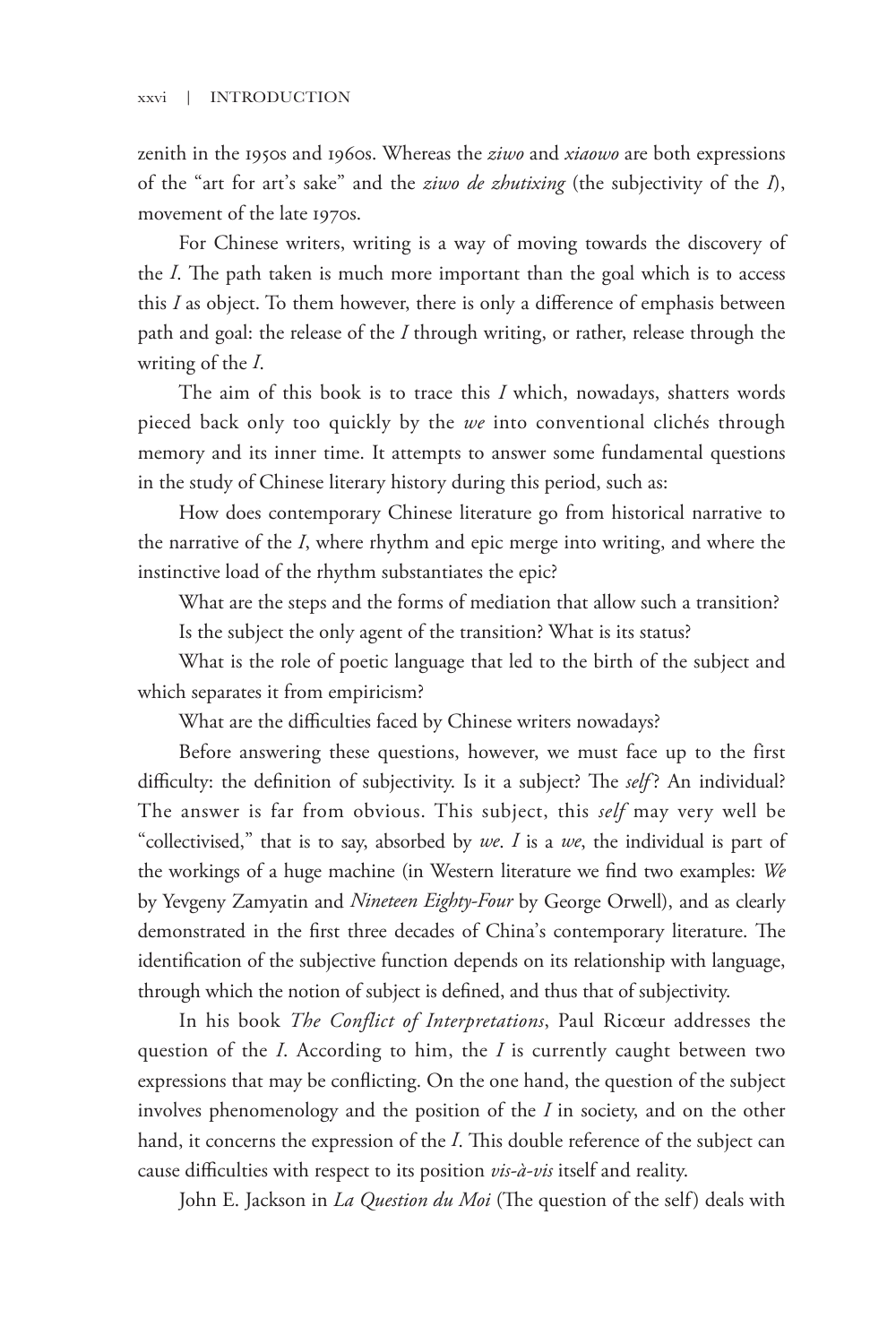the subject in its historical and literary dimension, and questions the mediating role of language: Is it no longer the pure medium? Jackson stresses the specificity language, poetry at least, is also 'what refers to itself in reference to reality.'"<sup>16</sup>

of poetic language concerning the problem of the *I* and of subjectivity: "Literary language, poetry at least, is also 'what refers to itself in reference to reality."<sup>36</sup><br>This books aims to provide new insights to this pr This books aims to provide new insights to this problem starting from contemporary Chinese literature as belonging to a specific culture and mentality, quite different from the referents used in the works of Ricœur and Jackson.

More than a medium revealing the ambiguity of the subject, writing gives a formal genesis to this ambiguous subjectivity.

Suffering, desire, loss accumulate in the course to become *I*. The poet will dismiss words, instruments of treachery and, to escape from them, will use apparently indifferent, smooth ones. Poem and poet will escape the reader's intelligence for the benefit of his sensitivity. Ultimately, the poem will take place when its author has disappeared as subject, so that the words will exalt themselves in multiple figures. A diluted *I* will hope to embrace the whole universe. The poem will want to act on the other and thus the problem of the other will arise from outside and from within. The poem can become vertigo, summoning the mystic. Poets will dream of transparency where acoustic image—psychological sound—meaning and the writing of literary expression come together in virtual imitation, the *I*'s other. Others will think up places where signs merge with things. **The subset in this transformation** in determined and other chineses the specific pressed by order and the specific the pressed by the pressed by the specific the specific theorem is the specific the specific theorem is t

Chinese ideograms circulate in an associative derivation, because of their graphics, unlike the alphabet which is linear. Chinese characters are hidden and apparent in their design, their multiple signifiers, and often shun consistency. Hence, the slippery, blurry, fluid, or evanescent *I* in a game of multiple codes.

In China the ideogram is strongly rooted in the social. It is preserved, hence the tendency to a sociological historicism. The *I* may become judgemental. Literature is meaning, meaning of good and bad, since the *I* enters into the secrets of the workings of the social. The becoming-*I* is a becoming-*we*.

In classical Chinese, the *I* is mainly expressed by two characters: *wu* and *wo*. In modern Chinese only *wo* remains in use. It calls to mind the problem of the distinction between *wu* and *wo* and that of the impact on the evolution of Chinese mentality in the twentieth century.

*Wu* and *wo* do not share the same disposition of soul and body, which in a sense, saves the distinction of thought. *Wo* allows the knowledge of *wu*. There is a small mirror. Between the two a dynamic of the subject is created.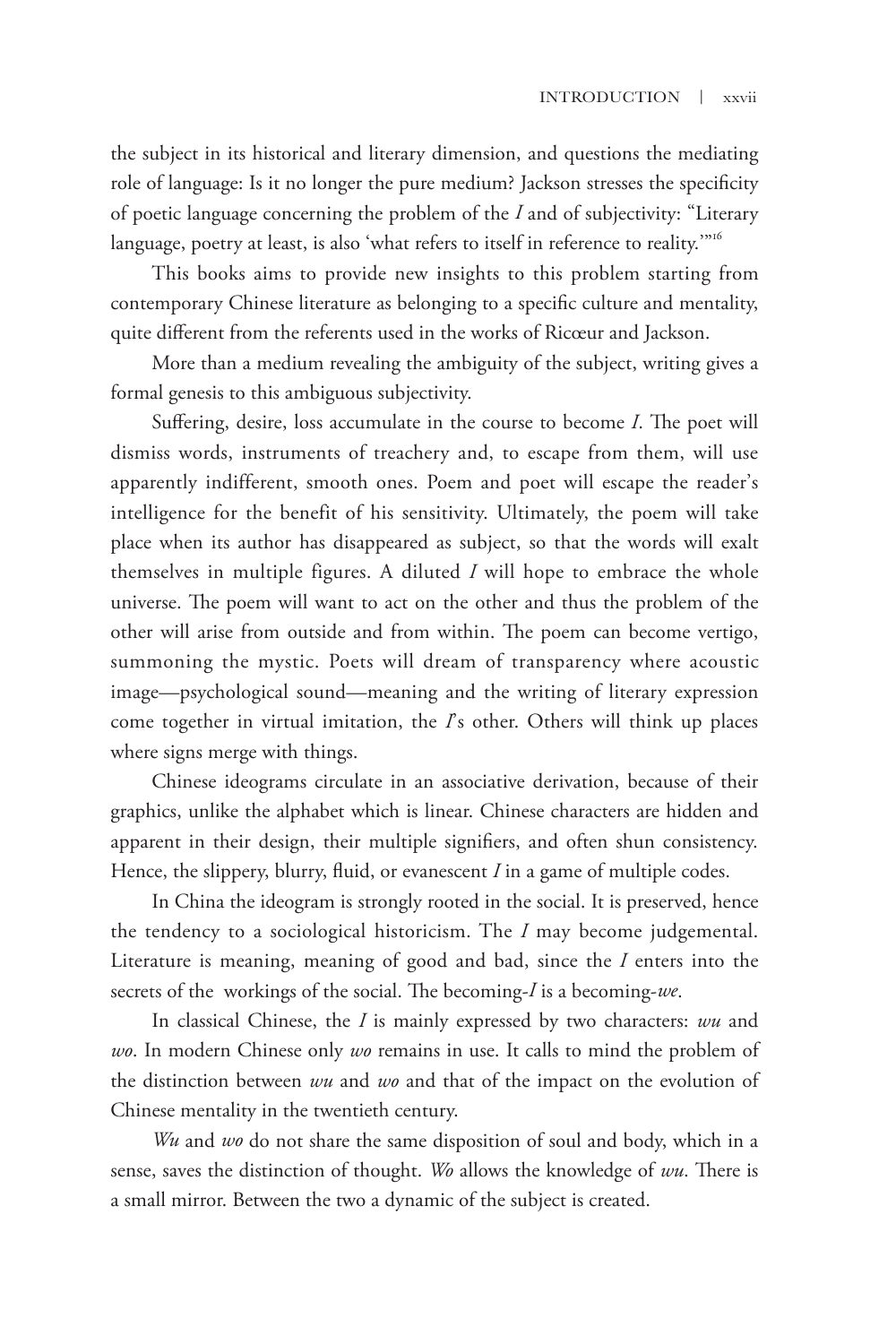According to the *Shuowen jiezi* 說文解字, *wu* means protection. This is the way the *I* refers to itself. The character five  $wu \pm$  has two horizontal lines symbolizing heaven and earth. *Wu* refers to the subjectivity of an important person such as the King of the Western Zhou dynasty. It also implies resistance, opposition. The *wu I* is thus the permanence of humanity in particular human beings. Such *I* is a density, the engine of a particular act of becoming *I*. Doubled, this character means to "keep a certain distance," avoid familiarity, as in the expression *zhizhiwuwu* 支支吾吾. Individualism associated with plurality. This *I* is more internal, it is ONE inside plurality. It is a distanced *I*, psychological and internal which, associated with the number five, enters the inner workings of the universe. **The Chinese Chinese Chinese Chinese Conserve**  $\mu$  **<b>EXECUTE AS CONFIGURE (The** chinese contains and each sumple the symbolizing heaven and each. We refer to the subjectivity of an important pression such as the King of

*Wo* is as old a character as *wu*. Both appeared on oracle bones. *Wo* consists of two spears or one spear and a hand—an old script that suggests killing, or more specifically sacrificing a victim with a weapon. During the Shang dynasty, *wo* meant a *we*, a group of people led by the king to battle, hunt, or perform a ritual. By extension, it may take the meaning of "territory" and imply favourable circumstances in the fight against others through favours granted by ancestors or protective gods.

In this *I*, there is really a sense of *we*, as in *wo guo* (我國 our country), *wo tu* (我土 our territory), *wo jia* (我家 our ancestral temple, the ancestral temple of the king), *wo jia nei wai* (我家內外 inside and outside our royal household), *wo bang wo jia* (我邦我家 my country and my royal house). The *wo* appears to be recognised. It bows and kowtows for the same purpose.

The double-speared *I* expresses more the external and ephemeral individual. While *wu*, with the meeting of its five mouths is based on the constancy of humanity in individuals, on the substantialization of the subject. The fivemouthed *I* differs from the *I* through the struggle of two spears. The external *wo* in a group of warriors is more physical.

Therefore, it becomes clear why, in Chinese Buddhism, there exists a person composed of five perishable aggregates (Pañcaskandhas, *wuyun* 五蘊). These five aggregates—material body, feeling, perception, mental formations, acts of consciousness—make a conventional and illusory *self*, and give the illusion of a permanent *self*, that is to say a *self* that imagines and feels itself in an illusory way, as the source of truth. It is a selfhood which moves in the wheels of existence without seeing and therefore without the means to reach enlightenment.